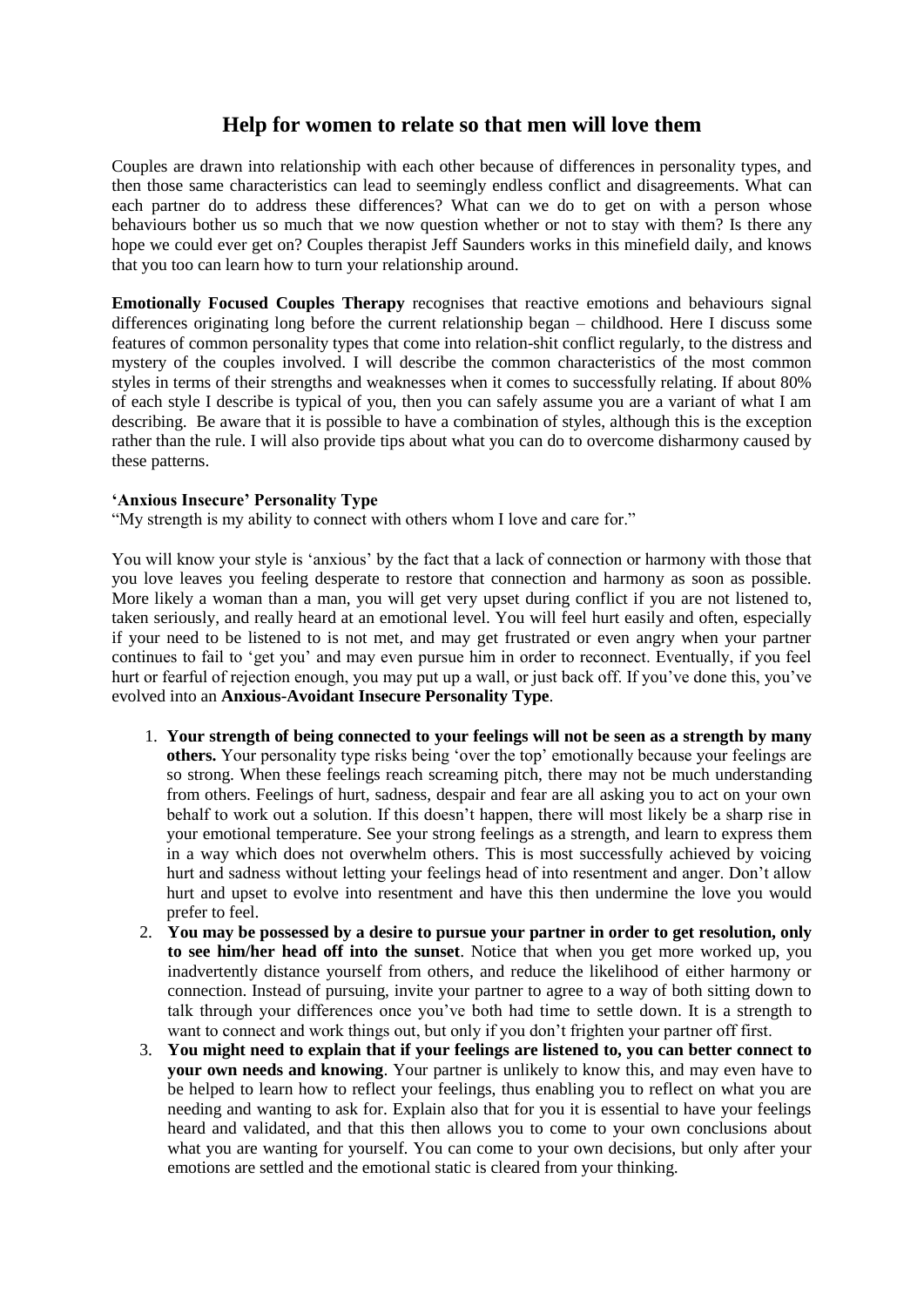- 4. **Notice that logical argument, especially during conflict, doesn't work well for you**. It is feeling that makes sense, and reasoned debate can leave you confused, exhausted and at odds with yourself. What matters most to you is how you and others feel towards each other, not what makes rational sense, is right, better or correct. However, because some issues do require rational discussion, you will be best able to participate in that once your emotions are settled and you have felt heard.
- 5. **You may well feel inadequate or wrong when you're emotional, because you may have grown up with people who criticised your emotional style**. Thus, you can very easily give up on yourself when in an argument, feeling as though no one cares or understands. You can overcome this pattern by taking time out and supporting your feelings and yourself, knowing that they are both OK and also very functional. Never give up on yourself, no matter how inadequate, wrong or frustrated you may feel.
- 6. **You may have to explain to your partner, that s/he is most lovable and helpful to you when s/he is connecting with you at a heart level**. The only time a relationship feels good to you is when your partner feels warm towards you, and cares about how you feel. No matter what the debate or conflict is about, it is this quality connection that cements the relationship for you. Help your partner to know that this quality connection is what you most seek, and that you can discuss matters logically once emotional connection has been prioritized.
- 7. **Although you have a high need for relationship time (with partner or kids), know that for balanced mental health you must prioritize 'alone' time.** While you love relating, you can easily get overwhelmed looking after others at your own expense. Support yourself to have time doing what you love, just for you. Overcome any 'selfish' feelings that might get in the way and bring balance into your life. Once you learn to put yourself first, you will become more empowered to express your needs in general.
- 8. **One of your prime needs is to spend quality time with your partner.** It may surprise you that not everyone thinks this way, but often anxious types become strung out if they get insufficient time with their beloved. Don't expect him/her to know this. Ask for your need to be met – before your frustration builds to resentment or anger. Your partner will hear you better when you are cool calm and collected, and can express your need clearly.
- 9. **Learn your preferred style of feeling loved and ask for it.** You may prefer to be given things, told how much you are loved, given touch such as hugs or a held hand, have things done for you, quality time with you made a priority, or a combination of these. Express your needs to your partner, and certainly don't assume they 'should know.' Feeling loved is a priority for you, because it is what you most seek from life. However, if your partner expresses love to you in the way they would most like it given to them, there may be a mismatch occurring.
- 10. **Undertake an activity that will help you settle your emotions.** Notice that your urgent desire to communicate, even if to do so whilst screamingly angry, destroys the relationship. Instead, take time out and act in ways which soothe you and care for your feelings. This could include unwinding by talking to a friend, or writing down on paper something to later hand to your partner.
- 11. **When both you and your partner are in a settled resourceful state, talk**. You will want to discuss your needs and wants and be heard by your partner. Let them know how you can best support yourself to meet your needs, and how they might be able to support you doing so also. Ensure you both discuss how conflict arises, and what you can both do to circumvent it in future.
- 12. **Avoidant insecure personality types may be difficult for you to understand or get on**  with. That is until you appreciate and work with each others' personality styles. While neither you nor the avoidant person can change their underlying behavioural type, you can choose new ways of behaving that bridges and works with the differences. It is essential for you that your partner hears how you tick, and can support you.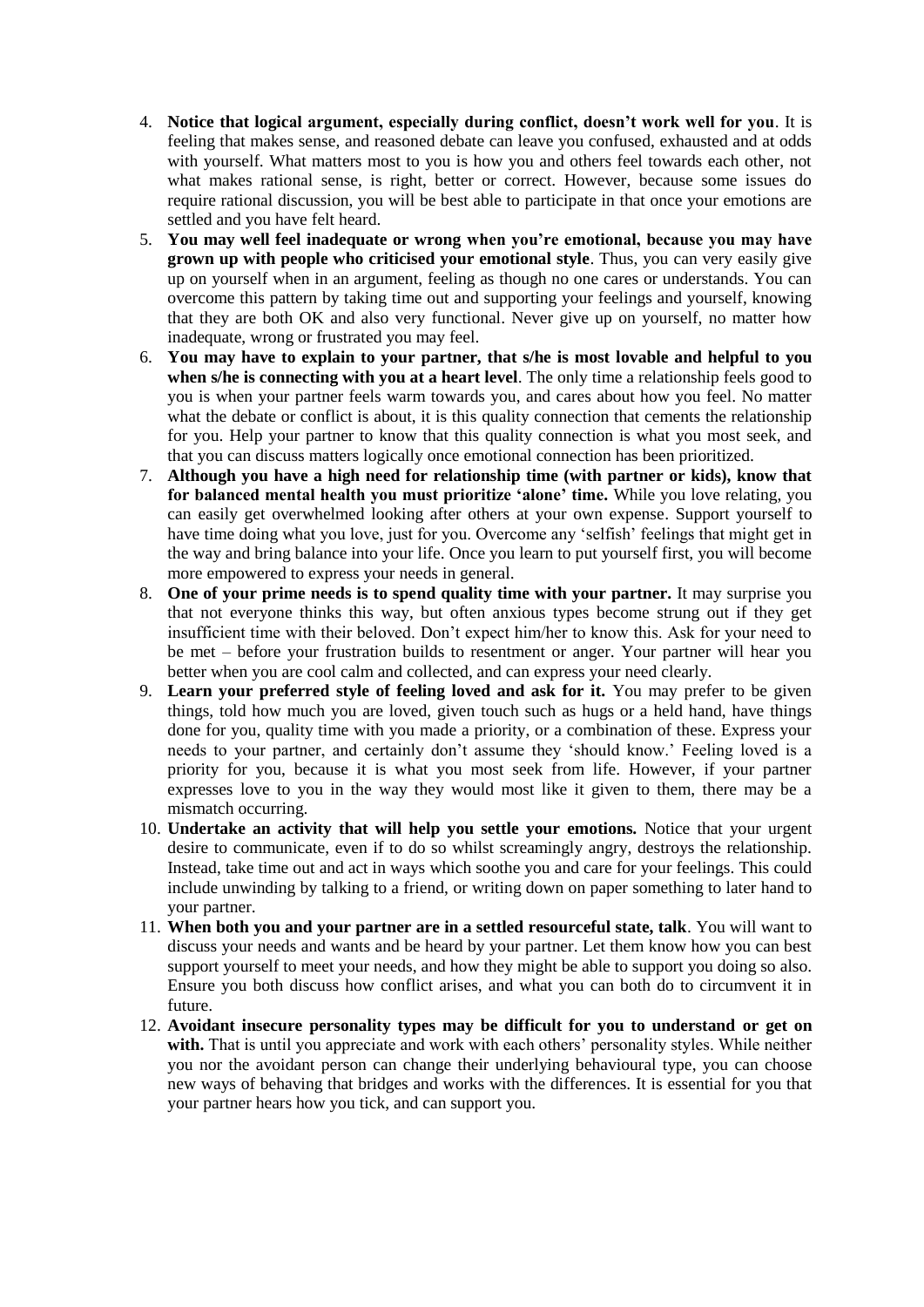## **Anxious-Avoidant Insecure Personality Type**

"I like connection, but it feels too scary for me to engage."

This style is a variation of the Anxious Insecure type, but may not feel like it. Mostly a female style, it develops when connection feels too scary, too hard, or too risky. Some with this style know they've pulled back from their partner or put up walls. However, others will only recognise that they fit the 'avoidant' description more than the 'anxious' style, and may have learned as youngster not to get too close to people. However, a strong desire for connection and closeness hints that your preference is not to remain avoidant.

- 1. **Your natural style is the 'anxious insecure' style described above**. However, you will notice a lot of fear about relating closely. You may also notice that when conflict occurs, you pull away or close down very quickly.
- 2. **The feeling of fear is a big part of your life**. So practised are you at avoiding close connection, you may fail to notice that fear of closeness is dominating any relating you do. It is essential that you recognise the fear of rejection, and your readiness to reject and be critical of yourself. You must learn to support yourself no matter what, so that if you do get rejected, you don't take it personally, but know that this sometimes happens when people don't understand one another.
- 3. **You will feel incomplete and alone a lot**. Inevitably, aloneness will be a consequence of this pattern. Know though that these feelings are asking you to support yourself by connecting with others. Be choosy who you connect with, and be sure that they have relational skills to talk things through, rather than push people away when conflict arises.
- 4. **Practice getting closer to others in safe situations**. Choose friends who demonstrate functional relating, so that you can risk connection with what appear to be people with sound relationship skills. Practice talking about yourself, and learn to embrace and support that part of self that gets fearful being vulnerable. Once you practice and succeed at supporting yourself, you will become aware that you have the capacity to do this no matter what others throw at you.
- 5. **Take steps to communicate the impact aggressive people have on you**. If you are avoiding closeness with a partner for fear of reprisals, let them know that you've pulled back because of behaviours of theirs that you find difficult to work with. Let them know your struggle to connect with them, and the fear their style of relating brings up in you. This doesn't mean that either their style or yours is wrong. It's simply the interactive dynamic that causes you to close down and limit closeness.
- 6. **Avoidant insecure personality types may be difficult for you to understand or get on**  with. That is until you appreciate and work with each others' personality styles. While neither you nor the avoidant person can change their underlying behavioural type, you can choose new ways of behaving that bridges and works with the differences. It is essential for you that your partner hears how you tick, and can support you. Without this, you will not feel safe to come out of your shell and engage with them.

Visit [www.couplescounselling4u.co.nz](http://www.couplescounselling4u.co.nz/) for articles about successful relationships, ways to change relationship dynamics, and how to get couples counseling in person or via Skype.

Visit [www.jefferysaunders.com](http://www.jefferysaunders.com/) for numerous articles on personal development and spiritual development, and for access to his book **The 12 Choices of Winners** as a paper (334 pages) or e-book. For reviews and testimonials of this book head off to <http://www.jefferysaunders.com/books.php?productID=1>

There's even an e-book available created from the 187 cartoons and key quotes in the main book, and many free spiritual e-books.